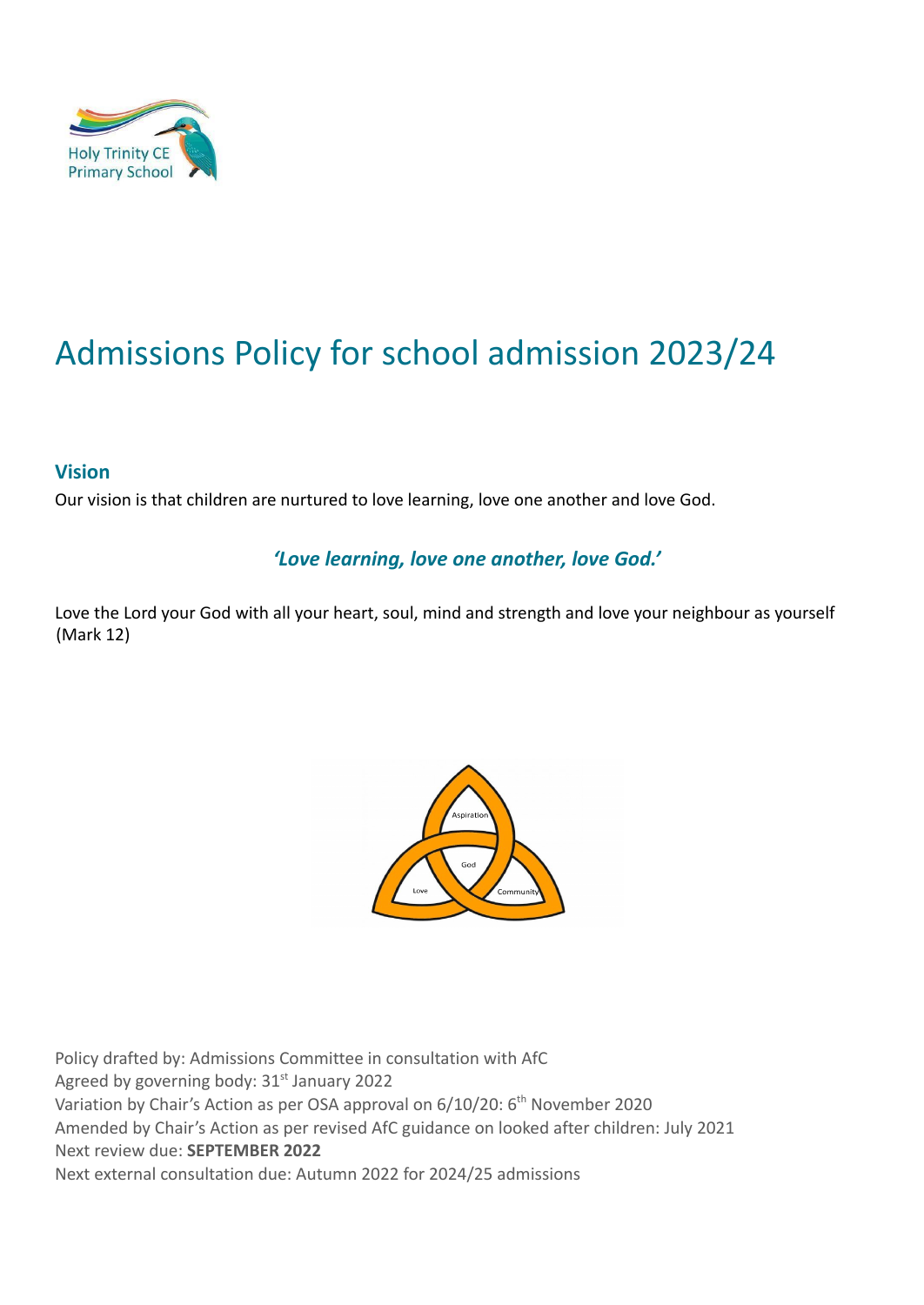Holy Trinity Church of England Primary School has a distinctive Christian ethos which is at the heart of this school and provides an inclusive, caring and supportive environment where children learn and flourish in a setting shaped by Christian values. We welcome applications from all members of the community and we ask all parents/carers to respect the Christian ethos of our school and its importance to our community.

The Governing Body is responsible for the admission of pupils to the school and admits 60 pupils to reception each year.

The Governing Body is required to abide by the maximum limits for infant classes (5, 6 and 7 year-olds) i.e. 30 pupils per class.

Applications for admission should be made online or by hard copy via the local authority where the child named on the application form lives. Residents of the London Borough of Richmond Upon Thames (hereafter referred to as the 'local authority') should refer to the 'Admissions to Richmond's Primary Schools' brochure, available on the local authority website, for information on the application process including all deadline and processing dates.

Places will be offered on the offer date (known as National Offer Day) for all maintained schools in the borough. It is the parents' responsibility to inform the local authority of any change in circumstances since the completion and submission of the application form if the changes have occurred before the child has started school; in the event of changes in circumstances occurring after the child starts at the school, then it is the parents' responsibility to inform the head teacher.

Holy Trinity CE Primary School (hereafter referred to as 'the school') is part of the locally agreed coordination scheme and the timescales for applications to be received and processed are those prescribed each year by the local authority. Parents must complete the local authority's Common Application Form (CAF) and return the form to the local authority; if applying for a place at this school, parents must name this school as one of the preferences on the CAF. This process must also be used for in-year applications.

Parents who wish to apply for a **foundation place** must also complete this school's Supplementary Information Form (attached: Appendix 2) and return this to the school office by 12pm on the local authority's prescribed submission of applications deadline date. Failure to return the completed supplementary form will mean that the school will not consider the application for a foundation place under priority category 2 but will treat the application as being for a non-foundation place and determine the application according to the relevant priority category into which the applicant falls.

A maximum of 60 children whose fifth birthday falls during that school year (i.e. 1st September – 31st August) can be accepted for admission to the reception class that year.

A maximum of 12 of these 60 places can be accepted for admission under the foundation place category.

An admissions committee consisting of the head teacher and at least two governors will consider applications in the event of more than 60 applications being received.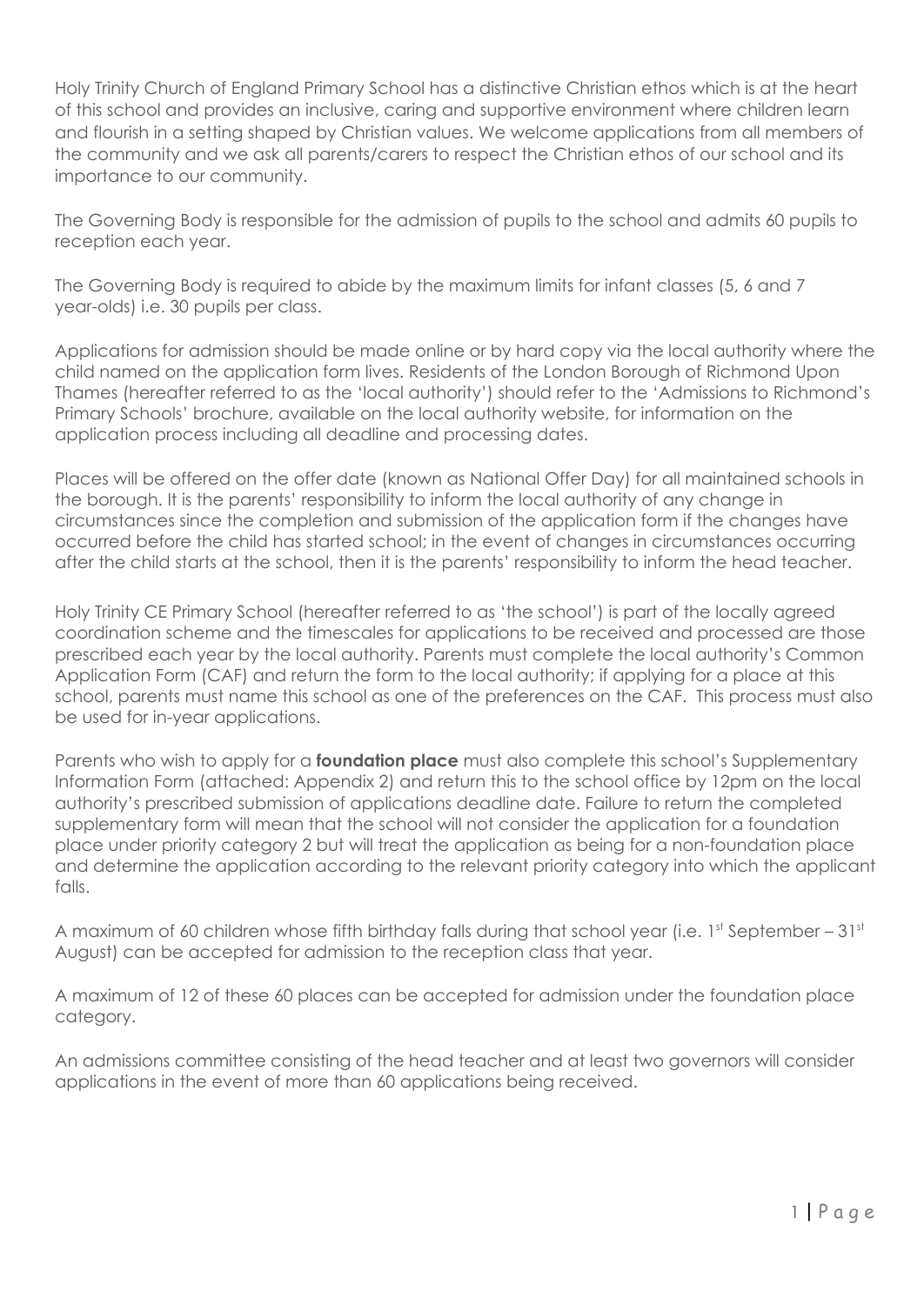# OVER-SUBSCRIPTION CRITERIA

# (A) FOUNDATION PLACES

The Governing Body has designated 12 places to be offered to pupils whose parent/carer is a faithful and regular worshipper in an Anglican or other Christian Church (see note 1) and live within 1500m of the school. Written evidence of applicants' commitment to their place of worship will be required at the time of application on the school's Supplementary Information Form which must be returned to the school by12pm on the closing date; this evidence must be endorsed by your priest*.* If there are more than 12 applicants who qualify for a foundation place, places will be allocated according to the following criteria. These are stated in order of priority:

- (i) looked after children or previously looked after children (see note 2);
- (ii) children with an exceptional and professionally supported medical or social need for a place at this school (see note 3);
- (iii) children who will have a brother or sister (see note 5) in the school at the time of admission.

In the event of over-subscription in any of the above criteria, priority will be determined in order of nearness of the home to the school (see note 6 below). In the event that two or more applicants live the same distance from the school and there are insufficient places to admit all applicants, places will be allocated by drawing lots*.*

**If there are fewer than 12 qualified applicants for foundation places any unfilled places will become additional open places.** Unsuccessful foundation place applicants will be treated as an open place applicant and the application will be determined according to the relevant priority category into which he/she falls.

### (B) OPEN PLACES

The Governing Body has designated a minimum of 48 places each year as open places. Parents applying for an open place do so knowing that the school aims to provide an education based on Christian principles and, therefore, the Governing Body hopes that all pupils will take part in the Christian worship of the school and attend religious education lessons.

If there are more than 48 applicants, places will be allocated according to the following criteria. These are stated in order of priority:

- (i) looked after children or previously looked after children (see note 2);
- (ii) children with an exceptional and professionally supported medical or social need for a place at this school (see note 3);
- (iii) children with a brother or sister (see note 5) in the school at the time of admission;
- (iv)children who have a parent who has been a paid and permanent member of staff for two or more continuous years at the school at the time when the application is made;
- (v) children in order of nearness of the home to the school (see note 6).

In the event of over-subscription in any of the above criteria, distance (as measured in note 6 below) will be used to determine between applicants. In the event that two or more applicants live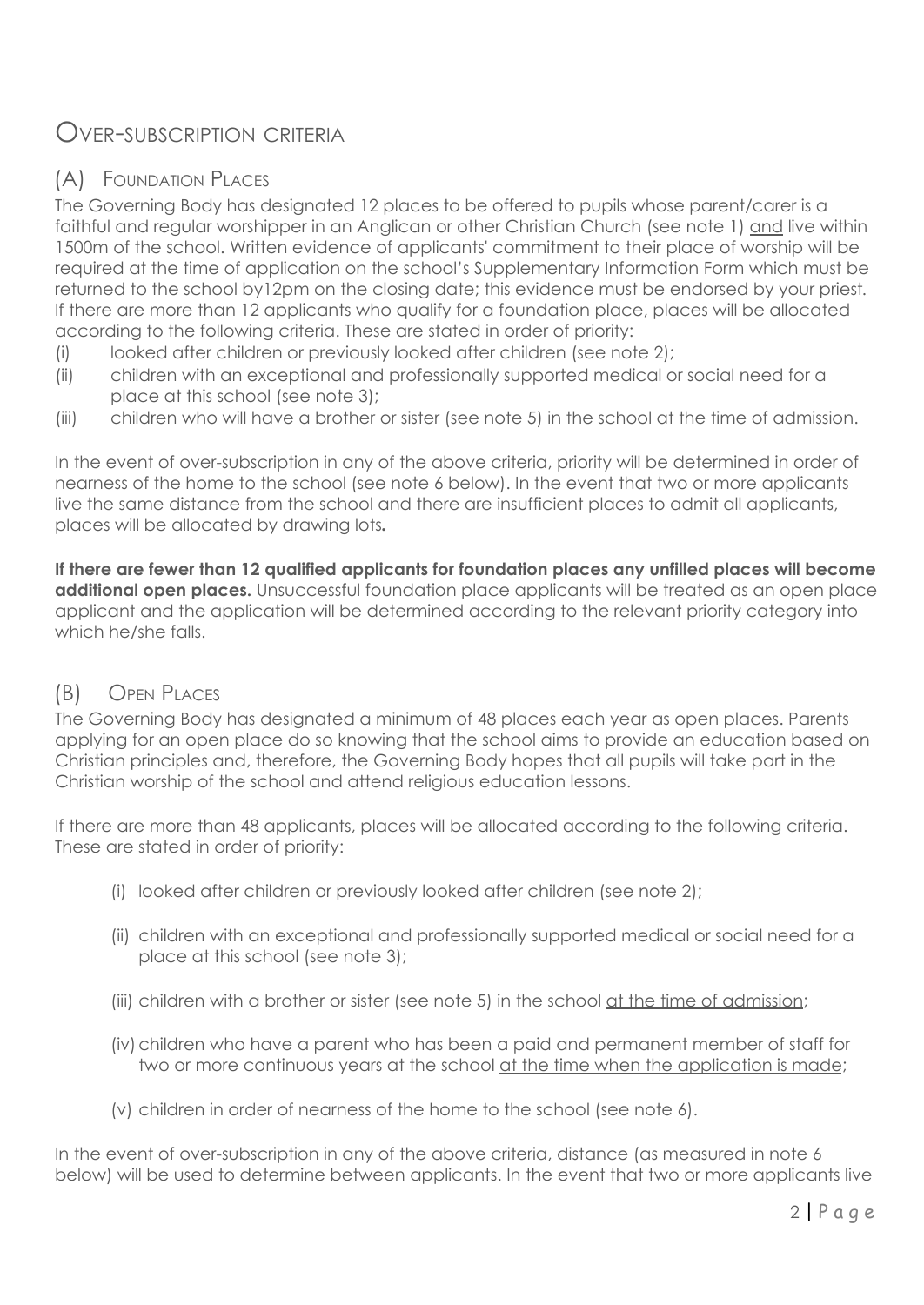the same distance from the school and there are insufficient places to admit all applicants, places will be allocated by drawing lots*.*

#### **Notes:**

- 1. A Christian Church is one that is a full member of a local Churches Together Group, Churches Together in England, The Evangelical Alliance, or Affinity or FIEC
- 2. A looked after child is a child who is (a) in the care of a local authority, or (b) being provided with accommodation by a local authority in the exercise of their social services functions (see the definition in Section 22(1) of the Children Act 1989) at the time of making an application to the school. A previously looked after child is a child who immediately after being looked after became subject to an adoption, child arrangements, or special guardianship order including those who appear (to the admission authority) to have been in state care outside of England and ceased to be in state care as a result of being adopted. An adoption order is an order under the Adoption Act 1976 (see Section 12 adoption orders) and children who were adopted under the Adoption and Children Act 2002 (see Section 46 adoption orders). A 'child arrangements order' is an order settling the arrangements to be made as to the person with whom the child is to live under Section 8 of the Children Act 1989 as amended by Section 14 of the Children and Families Act 2014. Section 14A of the Children Act 1989 defines a 'special guardianship order' as an order appointing one or more individuals to be a child's special guardian (or special guardians). The Governors will require written confirmation that the child is looked after, or was previously looked after, and will be so at the time of making an application to the school.
- 3. Children with an exceptional and professionally supported medical or social need: this must be supported by written evidence at the time of application e.g. from a specialist health professional, social worker or other care professional. The evidence must set out the reasons why this school is the most suitable school and the difficulties that would be caused if the child had to attend another school.
- 4. Faithful and regular worshipper is defined as attendance of the parent/carer at worship at least fortnightly for at least two years prior to application\*. Those who have recently moved to the area and who worshipped previously in a different church will be asked to supply a reference from that church so that the two-year period is covered. The governors do not give a higher preference to families where both parents worship.

\*Variation in the light of Covid-19 Pandemic: In the event that during the period specified for attendance at worship the church has been closed for public worship and has not provided alternative premises for that worship, the requirements of these admissions arrangements in relation to attendance will only apply to the period when the church or alternative premises have been available for public worship. THIS VARIATION WILL APPLY TO ADMISSIONS FOR SEPTEMBER 2023 AND IN-YEAR ADMISSIONS FOR 2023/24.

- 5. Qualifying siblings are brothers and sisters, half-brothers and -sisters, stepbrothers and sisters, foster and adopted brothers and sisters who share the same home.
- 6. Distance is measured using the local authority's computerised mapping and measuring system. Applicants from the same block of flats will be treated equally regardless of the floor on which they live.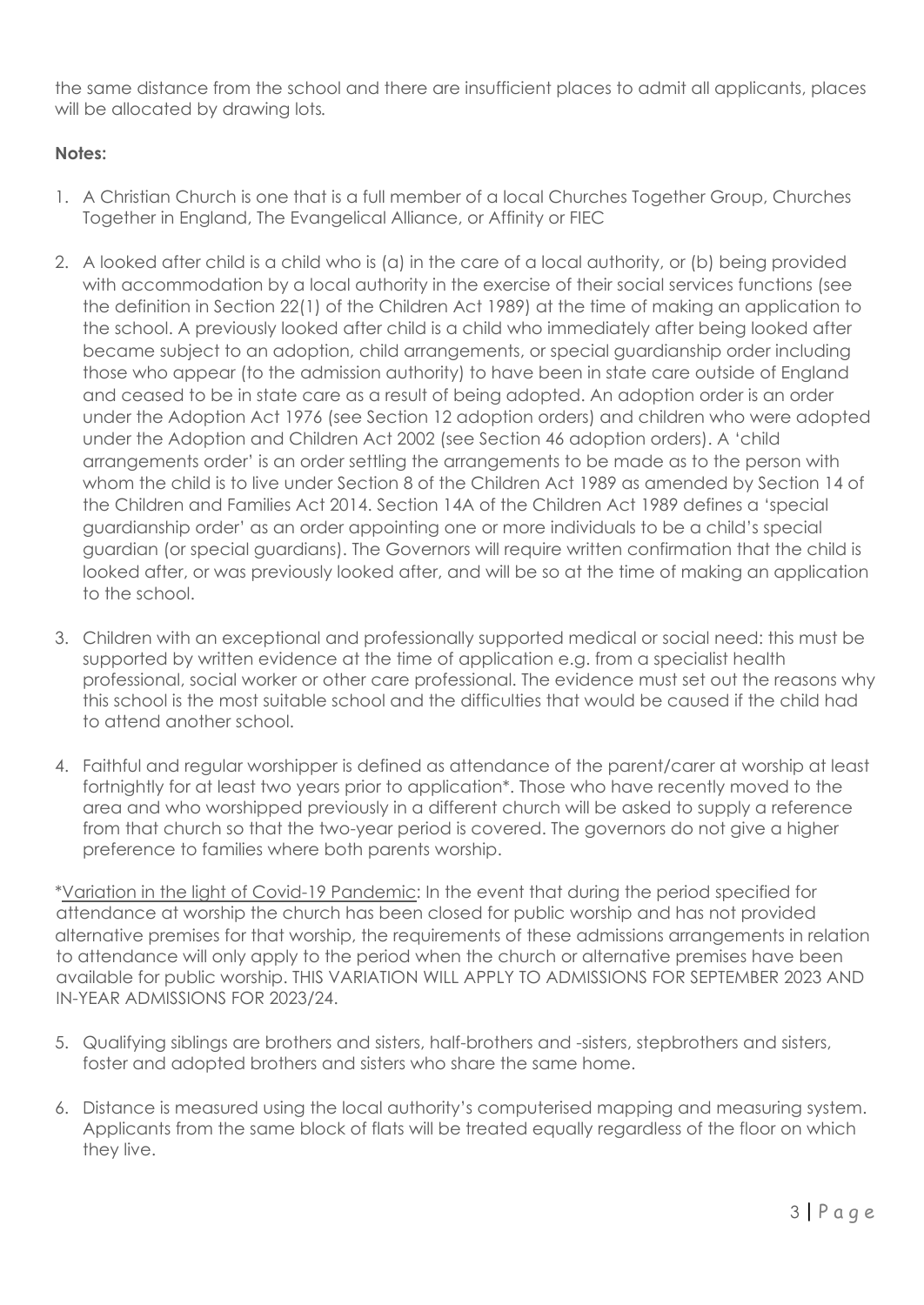7. Where a child regularly lives at more than one address, the main address for admissions purposes will be the address of the person with parental responsibility and will be determined using the local authority's address verification procedure under the coordinated admissions arrangements described in the admissions brochure.

# ADDITIONAL INFORMATION

#### WAITING LIST/IN-YEAR ADMISSIONS

The school operates a waiting list which is ordered in accordance with the oversubscription criteria. The waiting list is held until the end of the academic year in July and after this date, parents will be required to write to the local authority to re-join the list (as well as to join the waiting list for the first time). Any late or in-year applications will be added to the waiting list in accordance with the oversubscription criteria and the waiting list re-ranked. It is therefore possible that these applicants will have a higher priority than those already on the list. If a vacancy arises, the child at the top of the waiting list will be offered a place.

#### **APPEALS**

Parents who are not offered a place for their child have the right to appeal to an independent appeal panel. Parents wishing to appeal should obtain an appeal form from the school. The form should be sent to reach the Clerk to the Appeal panel, c/o the school, within 20 school days of the date of the letter confirming the governors' decision not to offer a place. Should an appeal be unsuccessful, the governing body will not consider a further application from those parents within the same academic year unless there have been significant and material changes in their circumstances.

#### CO-ORDINATED ADMISSION ARRANGEMENTS

The school is part of the locally agreed co-ordinated admission arrangements and the timescales for applications to be received and processed are those agreed with the local authority. Parents must complete their home local authority's Common Application Form in accordance with the guidance published by the home local authority. If applying for a place at this school, parents must name this school as one of the preferences on the Common Application Form. Parents who wish to apply for a foundation place must also complete the school's supplementary information form and return this to the school by the *CLOSING DATE*. Failure to return the supplementary information form will mean that the school cannot consider the application under the church criteria, in this case the application will be considered under the next most appropriate criteria based on the information on the Common Application Form.

#### LATE APPLICATIONS

The Governors will consider late applications in accordance with the procedure in the local authority's co-ordinated scheme as published in the LA school admissions booklet.

#### SPECIAL EDUCATIONAL NEEDS

Parents of pupils who have an Education, Health and Care (EHC) Plan are required to apply for school places separately through the local authority from whom advice is available. Children with an EHC plan naming the school must be admitted into the school.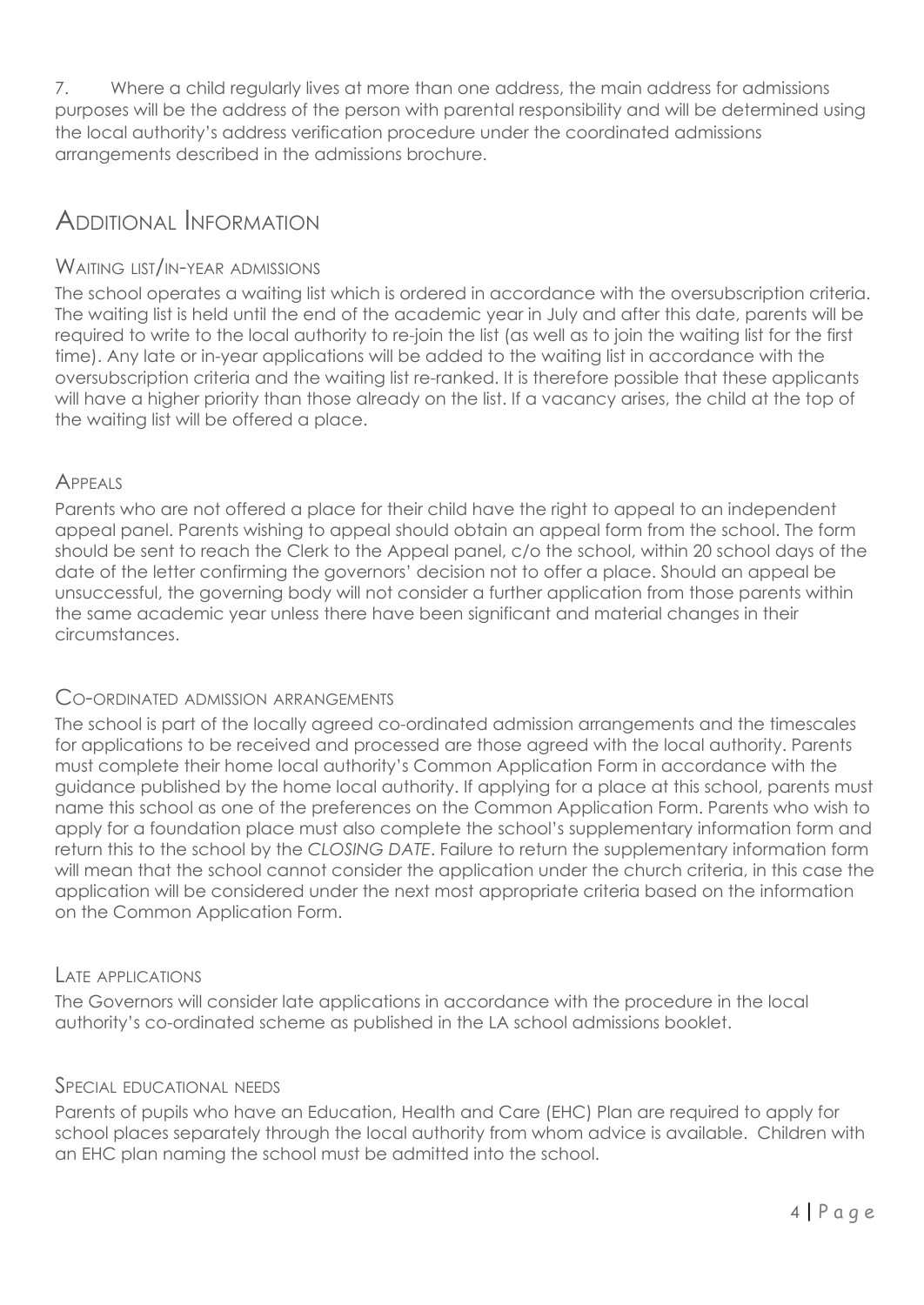#### EDUCATION OUT OF NORMAL (CHRONOLOGICAL) AGE GROUP

Children are normally educated in school with others of their age group; however, in exceptional circumstances parents/carers may seek a place outside of their child's normal age group. Decisions will be made on the basis of the circumstances of each case. Parents/carers must state clearly why they feel admission to a different year group is in the child's best interests and may provide recent professional evidence to support this. Further details of how to make such a request are available from the local authority.

#### **Deferred entry to reception class/part-time entry (infant schools and primary schools only)** The

school admits children to the reception class in the September of the school year in which a child attains the age of 5 years. (The school year runs from 1st September to the 31st August.) All parents/carers are entitled to a full-time place for their child in the reception class from September, but may defer entry until the beginning of the term after their child is five years old (i.e. when the child reaches compulsory school age) or until the beginning of the summer term whichever is earlier. Children may attend part-time until their child reaches compulsory school age. Parents/carers who have been offered a place at the school and wish to defer entry for their child and/or attend part-time must put this in writing to the head teacher at the earliest opportunity and before the start of the autumn term.

#### FAIR ACCESS

The school is committed to taking its fair share of pupils who are hard to place in accordance with the locally agreed fair access protocol. Pupils admitted under the protocol will take priority over any children on the waiting list and this may include, on occasion, admitting above the planned admission number.

#### **Entry from nursery**

There is no automatic entry to the reception class from the nursery; parents/carers must apply separately for entry to reception using their home local authority's Common Application Form.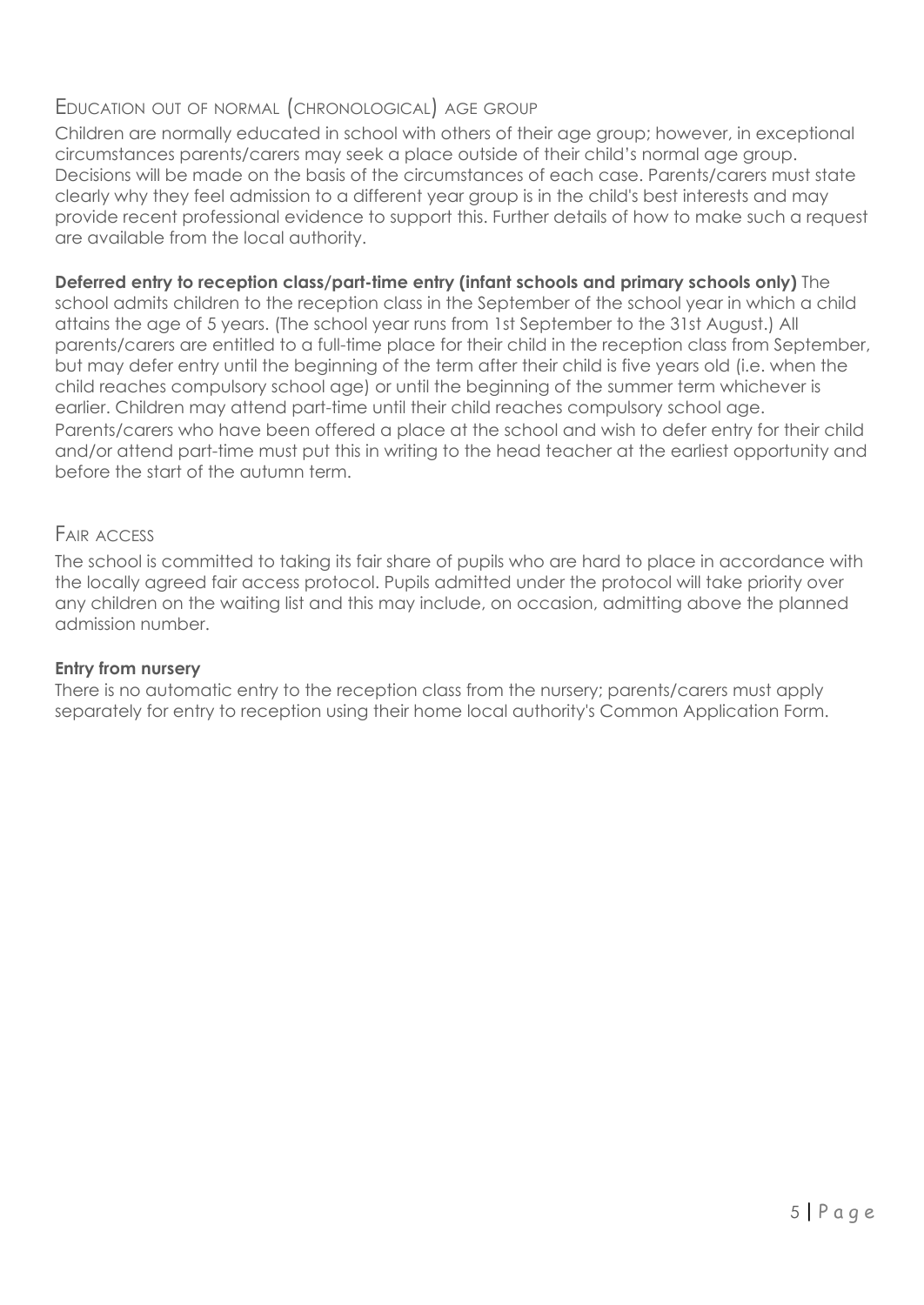# APPENDIX 1

## **Membership of Ecumenical Bodies**

These lists are of **full members** of the ecumenical bodies and are correct at the time of printing.

#### CHURCHES TOGETHER IN ENGLAND

The following statement describes membership of Churches Together in England:

"Churches Together in England unites in pilgrimage those churches in England which, acknowledging God's revelation in Christ, confess the Lord Jesus Christ as God and Saviour according to the Scriptures, and, in obedience to God's will and in the power of the Holy Spirit commit themselves:

- 8. to seek a deepening of their communion with Christ and with one another in the Church, which is his body; and
- 9. to fulfil their mission to proclaim the Gospel by common witness and service in the world to the glory of the one God, Father, Son and Holy Spirit."

At the time this guidance was published, the following were listed as full members of Churches Together in England; for up-to-date information access Churches Together in England website at www.churches-together.net, or telephone: 020 7529 8131.

FULL MEMBERS Antiochian Orthodox Christian Archdiocese of the British Isles and Ireland Apostolic Church UK Apostolic Pastoral Congress Archdiocese of Orthodox Parishes of the Russian Tradition Armenian Orthodox Church Assemblies of God Baptist Union of Great Britain Calvary Church of God in Christ Catholic Church Church of England Church of God of Prophecy Church of Scotland (in England) Churches in Communities International Congregational Federation Coptic Orthodox Church Council of Lutheran Churches Council of African and Caribbean Churches Council of Oriental Orthodox Christian Churches Elim Pentecostal Church Evangelical Lutheran Church of England Evangelische Synode Deutscher Sprache in Großbritannien Exarchate of Orthodox Parishes of the Russian Tradition (Ecumenical Patriarchate) Free Free Church of England Free Churches Group Ground Level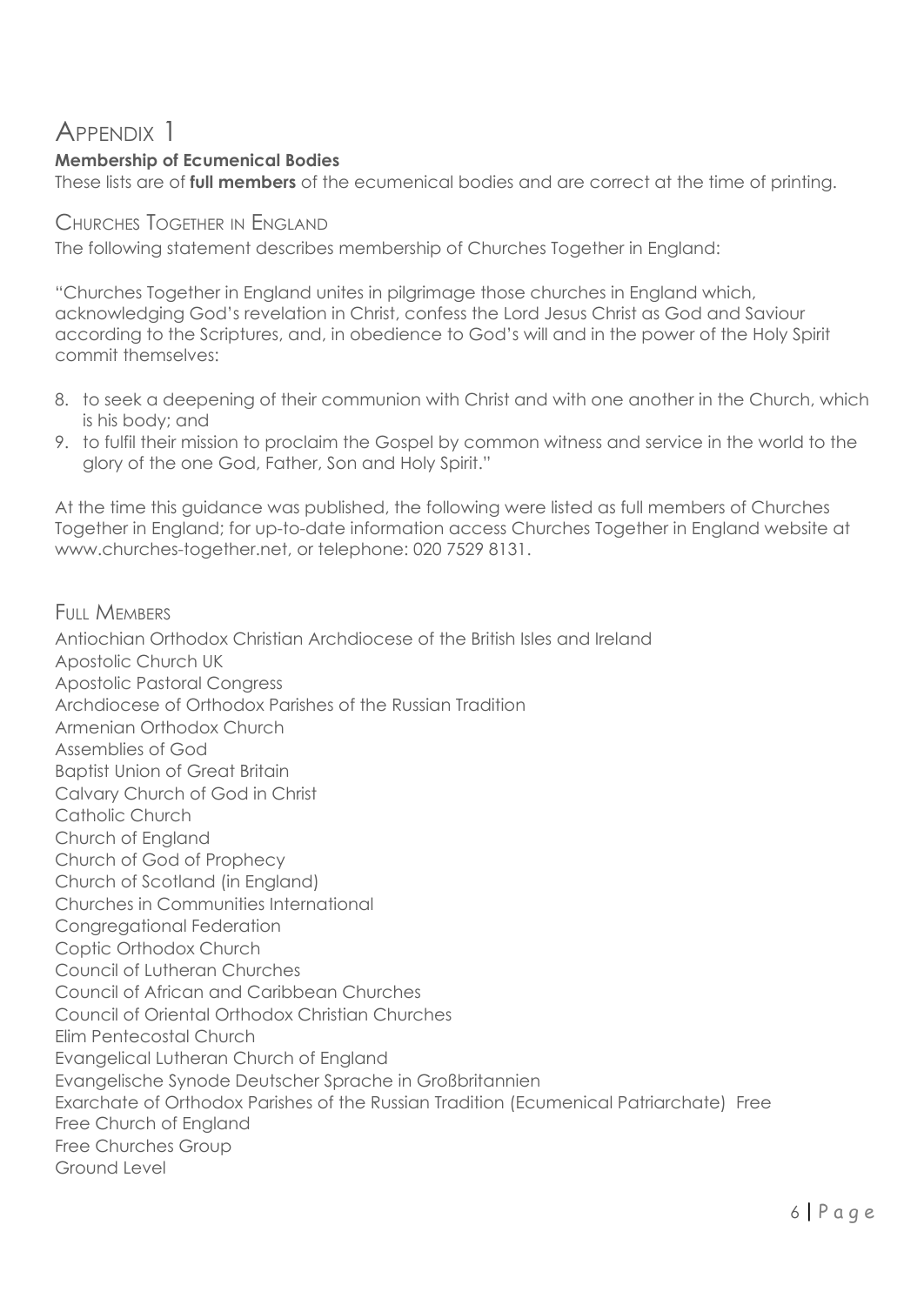Icthus Christian Fellowship Independent Methodist Churches International Ministerial Council of Great Britain Ixthus Church Council Joint Council of Churches for All Nations Malankara Orthodox Syrian Church (Indian Orthodox Church) Mar Thoma Church in Europe Methodist Church Moravian Church New Testament Assembly New Testament Church of God Oecumenical Patriarchate Order of St Leonard Pioneer Presbyterian Church of Ghana in England Redeemed Christian Church of God Religious Society of Friends (Quakers in Britain) Ruach Network of Churches Russian Orthodox Church Salvation Army Serbian Orthodox Church Transatlantic Pacific Alliance of Churches Unification Council of Cherubim and Seraphim Churches United Kingdom World Evangelism Trust United Reformed Church Wesleyan Holiness Church

### EVANGELICAL ALLIANCE

The Evangelical Alliance has over 3300 member churches; all have given their assent to the [Evangelical](http://www.eauk.org/about/basis-of-faith.cfm) Alliance Basis of Faith, have been established for at least two years and are in good standing with other local evangelical churches and/or organisations, abiding by the **[Practical](http://www.eauk.org/about/practical-resolutions.cfm)** [Resolutions](http://www.eauk.org/about/practical-resolutions.cfm) of the Evangelical Alliance. The Evangelical Alliance no longer produces a list of member churches on its website, but the website ([www.eauk.org](http://www.eauk.org/)) allows individual church searches by postcode

#### **AFFINITY**

Affinity is a fellowship of churches, evangelical agencies and Christians; a list of members is available on the website – www.affinity.org.uk.

### FELLOWSHIP OF INDEPENDENT EVANGELICAL CHURCHES (FIEC)

FIEC is a family of over 500m churches united by the Gospel; a list of members is available on the website – [www.fiec.org.uk](http://www.fiec.org.uk/).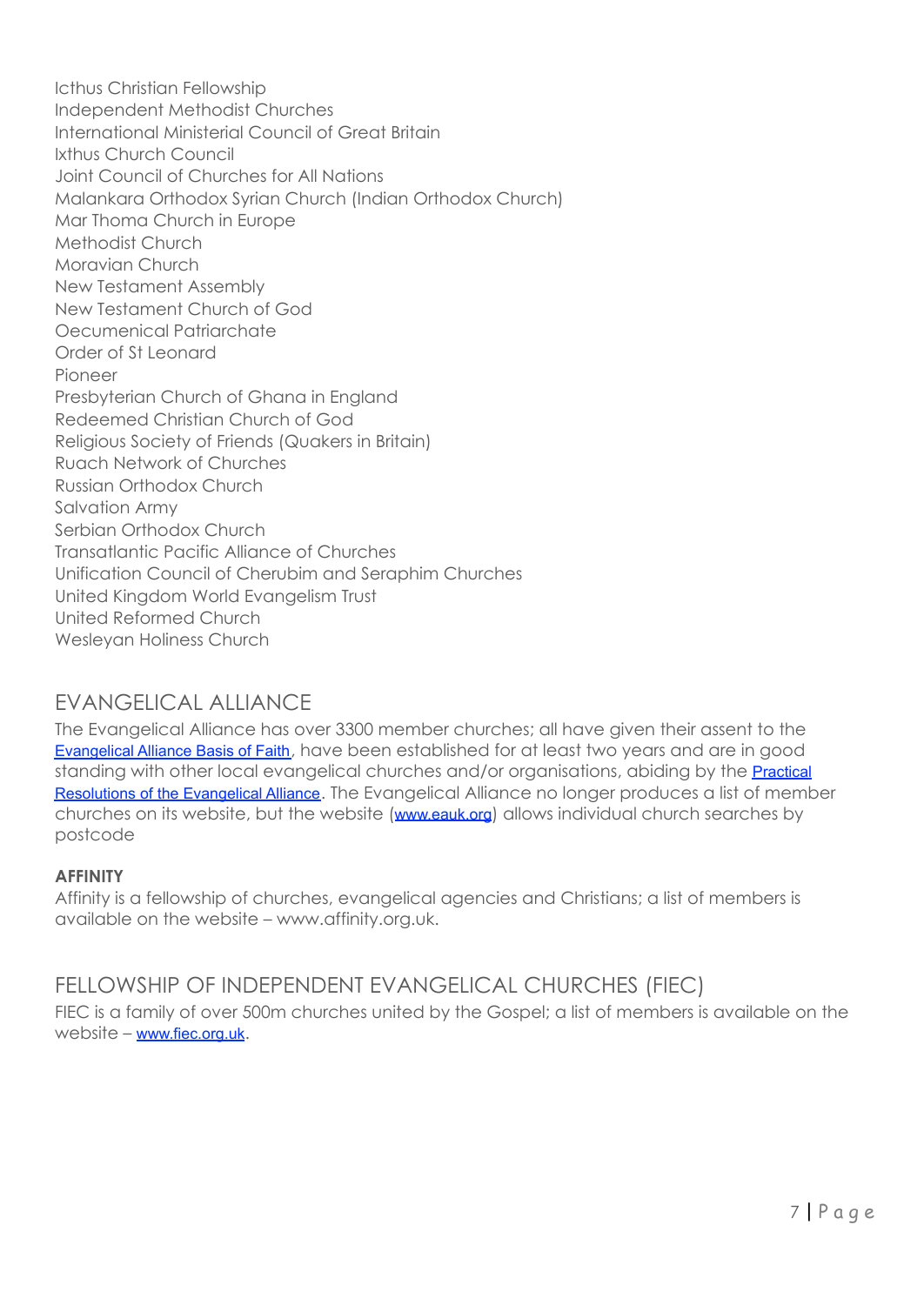# APPENDIX<sub>2</sub>

### SUPPLEMENTARY INFORMATION FORM FOR ADMISSION TO HOLY TRINITY CHURCH OF ENGLAND PRIMARY SCHOOL, RICHMOND, TW10 5AA

**Completion instructions:** Parents/carers should fill in this form **only** if they are applying for a foundation place. The completed form should be returned direct to the school by the closing date. Failure to return this form will result in any application being considered under the open place.

You should ensure that you have read a copy of the admission policy prior to completing the form and returning it to the school by 12pm on the published closing date for applications*.* You must also complete the Common Application Form available from your home local authority and name this school on that form. The Common Application Form should be returned direct to your home local authority.

**NB: Parents should only complete this form if they are applying for a foundation place.**

#### **1 PUPIL INFORMATION**

| Full name     |  |
|---------------|--|
| Date of birth |  |

#### **2 PARENT/GUARDIAN INFORMATION**

| Names of parent(s)                                                                                                          |  |
|-----------------------------------------------------------------------------------------------------------------------------|--|
| Contact mobile number (in case we need<br>to contact you for clarification regarding<br>the supplementary information form) |  |
| Contact email address (in case of<br>clarification needed as above)                                                         |  |

#### **3 CHURCH COMMITMENT**

| <b>Name of Church.</b> If this is not an Anglican<br>Church please state denomination to<br>which it belongs                                                                 |     |    |
|------------------------------------------------------------------------------------------------------------------------------------------------------------------------------|-----|----|
| Do you attend church worship at least<br>fortnightly?* Please circle                                                                                                         | Yes | Νo |
| Have you worshipped in this church for at<br>least 2 years prior to application?*                                                                                            | Yes | Νo |
| If less than 2 years at your current church please supply the name and address of your previous<br>church and minister below, in addition to your current minister overleaf. |     |    |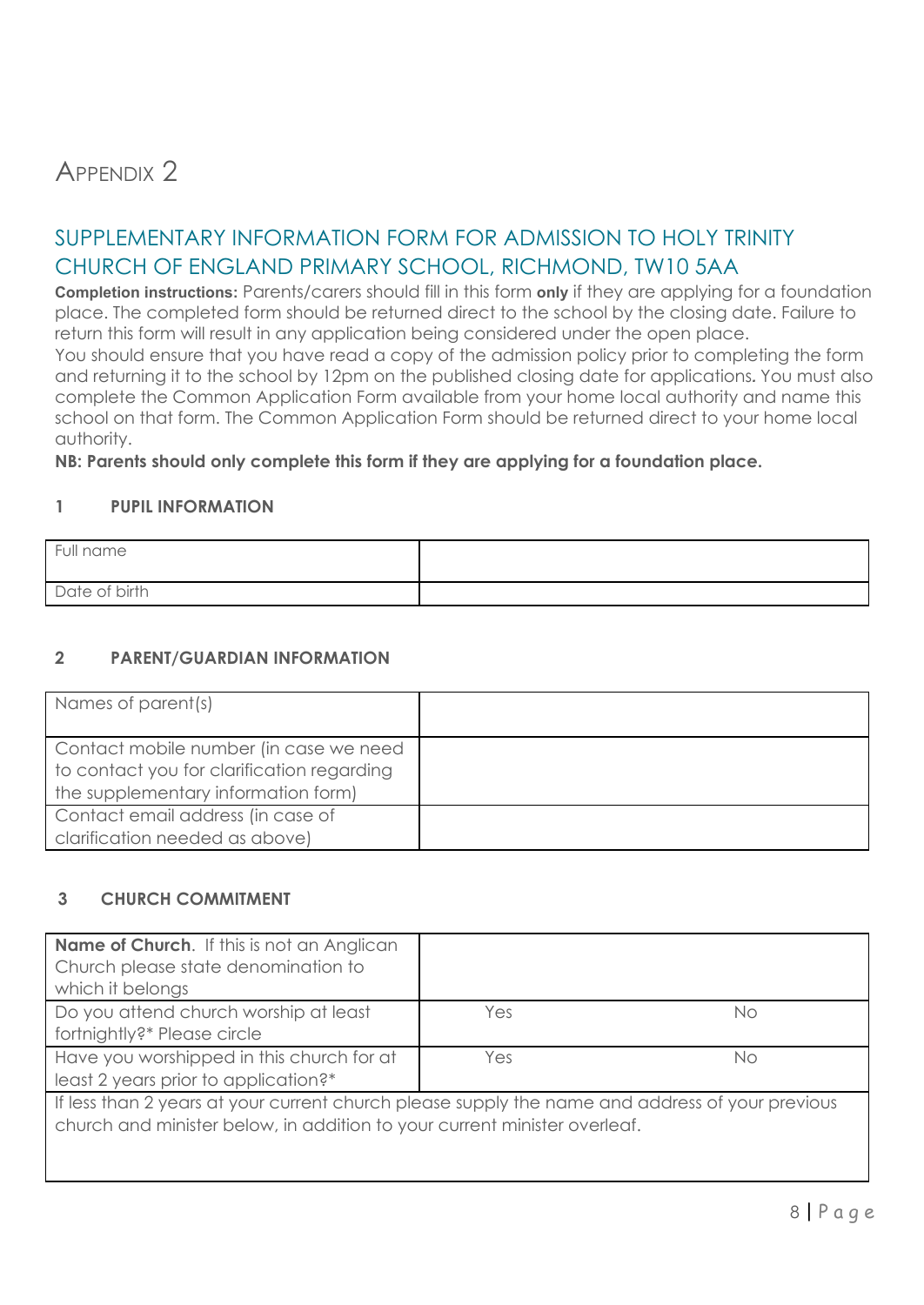| Name of Priest / Minister:    |  |
|-------------------------------|--|
| Address of Priest / Minister: |  |

I confirm that the information given above is correct and that I have read the Admissions Policy.

Signed: Parent / guardian Date: Date: Date: Date: Date: Date: Date: Date: Date: Date: Date: Date: Date: Date: Date: Date: Date: Date: Date: Date: Date: Date: Date: Date: Date: Date: Date: Date: Date: Date: Date: Date: Date

#### **Please do not complete the minister's section; your minister should complete the following section to verify the information given in paragraphs 3 and 4 above.**

\*Variation in the light of Covid-19 Pandemic: In the event that during the period specified for attendance at worship the church has been closed for public worship and has not provided alternative premises for that worship, the requirements of these admissions arrangements in relation to attendance will only apply to the period when the church or alternative premises have been available for public worship. THIS VARIATION WILL APPLY TO ADMISSIONS FOR SEPTEMBER 2023 AND IN-YEAR ADMISSIONS FOR 2023/4.